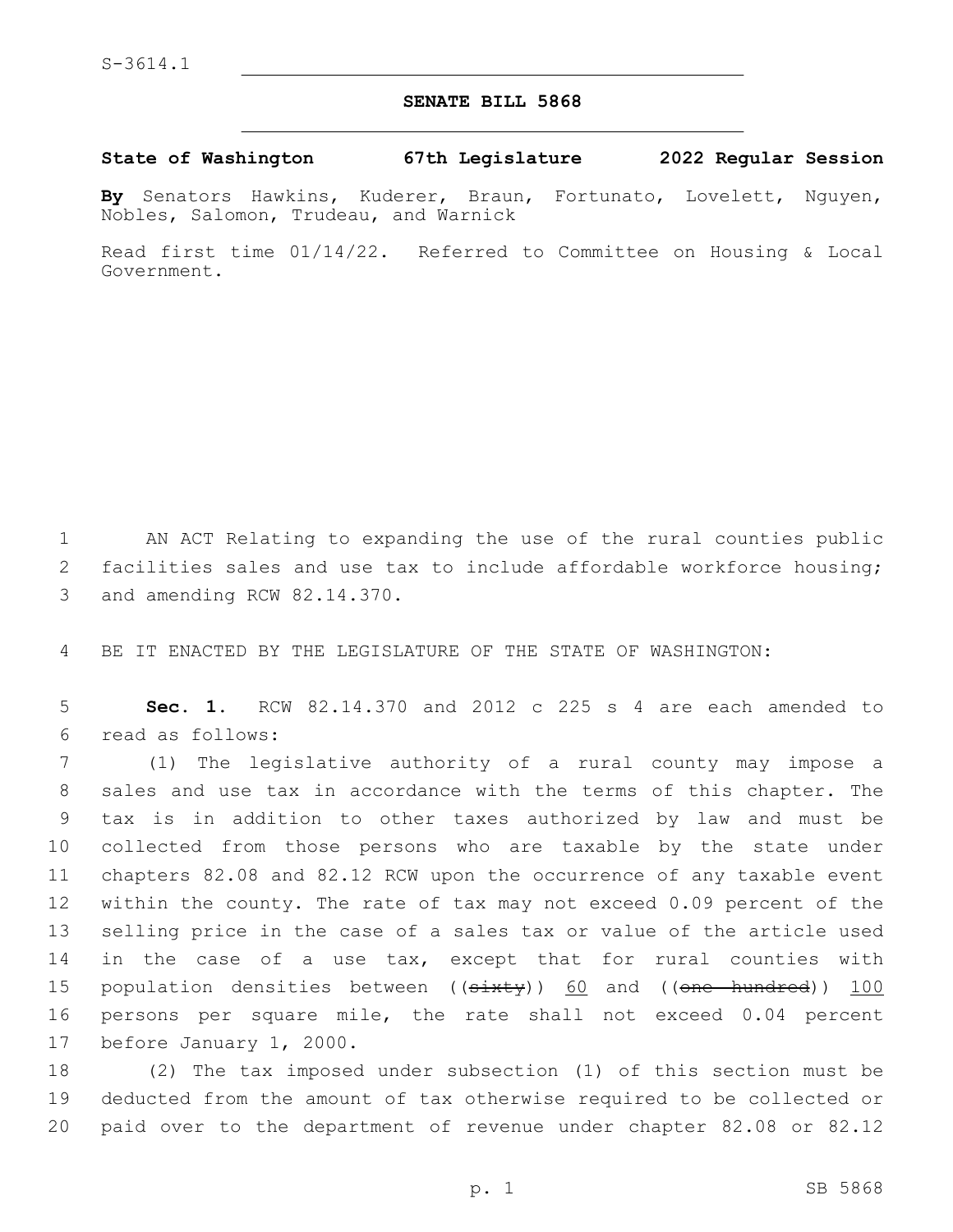RCW. The department of revenue must perform the collection of such taxes on behalf of the county at no cost to the county.

 (3)(a) Moneys collected under this section may only be used to finance public facilities serving economic development purposes in rural counties and finance personnel in economic development offices. The public facility must be listed as an item in the officially adopted county overall economic development plan, or the economic development section of the county's comprehensive plan, or the comprehensive plan of a city or town located within the county for 10 those counties planning under RCW 36.70A.040, or provide affordable 11 workforce housing infrastructure or facilities. For those counties that do not have an adopted overall economic development plan and do not plan under the growth management act, the public facility must be listed in the county's capital facilities plan or the capital 15 facilities plan of a city or town located within the county, or provide affordable workforce housing infrastructure or facilities.

 (b) In implementing this section, the county must consult with cities, towns, and port districts located within the county and the associate development organization serving the county to ensure that the expenditure meets the goals of chapter 130, Laws of 2004 and the requirements of (a) of this subsection. Each county collecting money under this section must report, as follows, to the office of the 23 state auditor, within ((one hundred fifty)) 150 days after the close of each fiscal year: (i) A list of new projects begun during the 25 fiscal year, showing that the county has used the funds for those projects consistent with the goals of chapter 130, Laws of 2004 and 27 the requirements of (a) of this subsection; and (ii) expenditures during the fiscal year on projects begun in a previous year. Any projects financed prior to June 10, 2004, from the proceeds of obligations to which the tax imposed under subsection (1) of this section has been pledged may not be deemed to be new projects under this subsection. No new projects funded with money collected under this section may be for justice system facilities.

 (c) The definitions in this section apply throughout this 35 section.

 (i) "Public facilities" means bridges, roads, domestic and industrial water facilities, sanitary sewer facilities, earth stabilization, storm sewer facilities, railroads, electrical facilities, natural gas facilities, research, testing, training, and incubation facilities in innovation partnership zones designated

p. 2 SB 5868